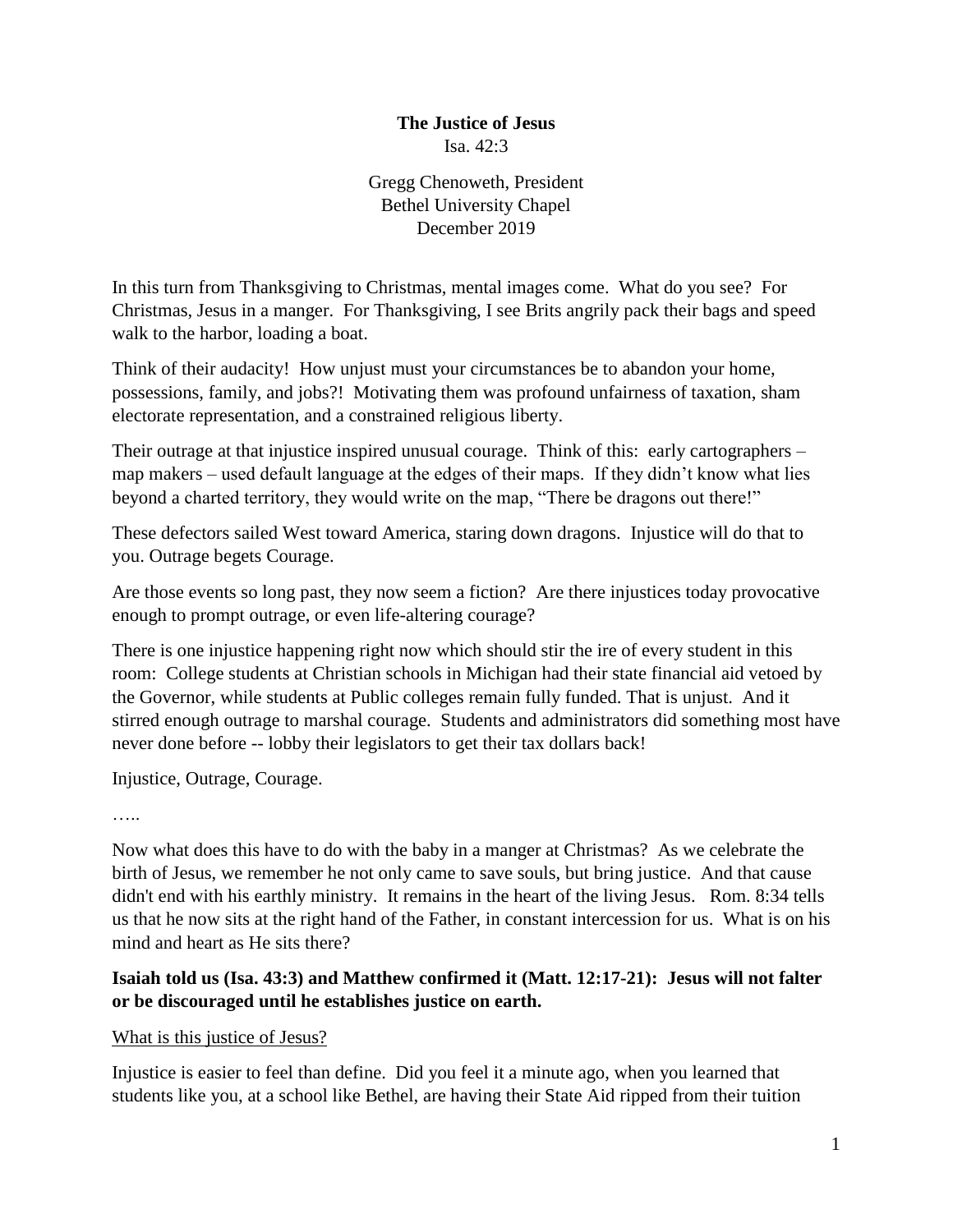budgets? Yes, even if we can't define it, we know it when it happens: it's when *you were treated unfairly* and are not receiving your due; it's when things need to be set right again; or it's when *groups of people* experience *recurring, unfair disadvantages,* and it needs to be set right again.

Certainly, there are calls to justice echoing through our society that are detached from the mission of Jesus. Liberation Theology, for example, is so preoccupied with legislative and economic systems for revolution that Marxism gets more talk time in it than Jesus. Also, the message of the church can get hijacked by "social justice warriors" if more energy is put into accosting privilege than cultivating piety.

The thing really driving the justice of Jesus isn't some intellectual assent to an abstract theory, nor vague community values like Midwest Nice or even Compassion. It is *assuring the dignity of all people, because they are carriers of the image of God, and assuring that wronged people get restoration*.

Ron Sider says as much in his book, *Just Politics*. As professor of Theology and Public Policy at Palmer Seminary, he believes the Scripture reveals our obligation to justice is precisely because God is just and wants us to assure a just society. Countless texts make this clear:

- Isa.  $61:8 I$ , the Lord, <u>love justice</u>.
- We are His agents to manifest justice. In II Chron. 19:6-7 we hear instruction to people in the seat of decision. When you hear this, don't think only Kings or Presidents or Judges, but Professors, Administrators, and Student Leaders. (quote) "Consider carefully what you do because you are not judging for mere mortals, but for the Lord, who is with you when you form a verdict. Judge carefully, for with the Lord our God there is no injustice." (end quote)
- Some projects for justice are closer to the heart of God than others. There are literally hundreds of verses about the orphan, widow, foreigner, poor, the oppressed (which refers to authorities creating unjust hardship for people). For example, Jesus announced his identity in Luke 4 saying, "The Spirit of the Lord is upon me to proclaim good news to the poor, to proclaim freedom for those held captive, recovery for the blind, to proclaim God's favor"; Or look to Deut. 10:18-19 – "God executes justice for the fatherless and widow, and loves the foreigner, giving him food and clothing"; Also, God so closely identifies his mission with the poor that, in Prov. 14:31, "Whoever oppresses the poor shows contempt for their Maker."

It is not that God hates the rich. He hates wealth that comes by unjust gain, such as mistreating the poor.

When God gives special attention to the poor, widow, orphan, oppressed – and calls us to do the same – *He is not biased with an agenda against someone, but shows fondness for someone*. There are ways of lifting the needy without damaging the stable. Consider how good firefighters do not spend equal time at all houses; they spend more time on what is burning. Loving parents with a child who struggles in school will not provide equal tutoring time to the children who don't struggle.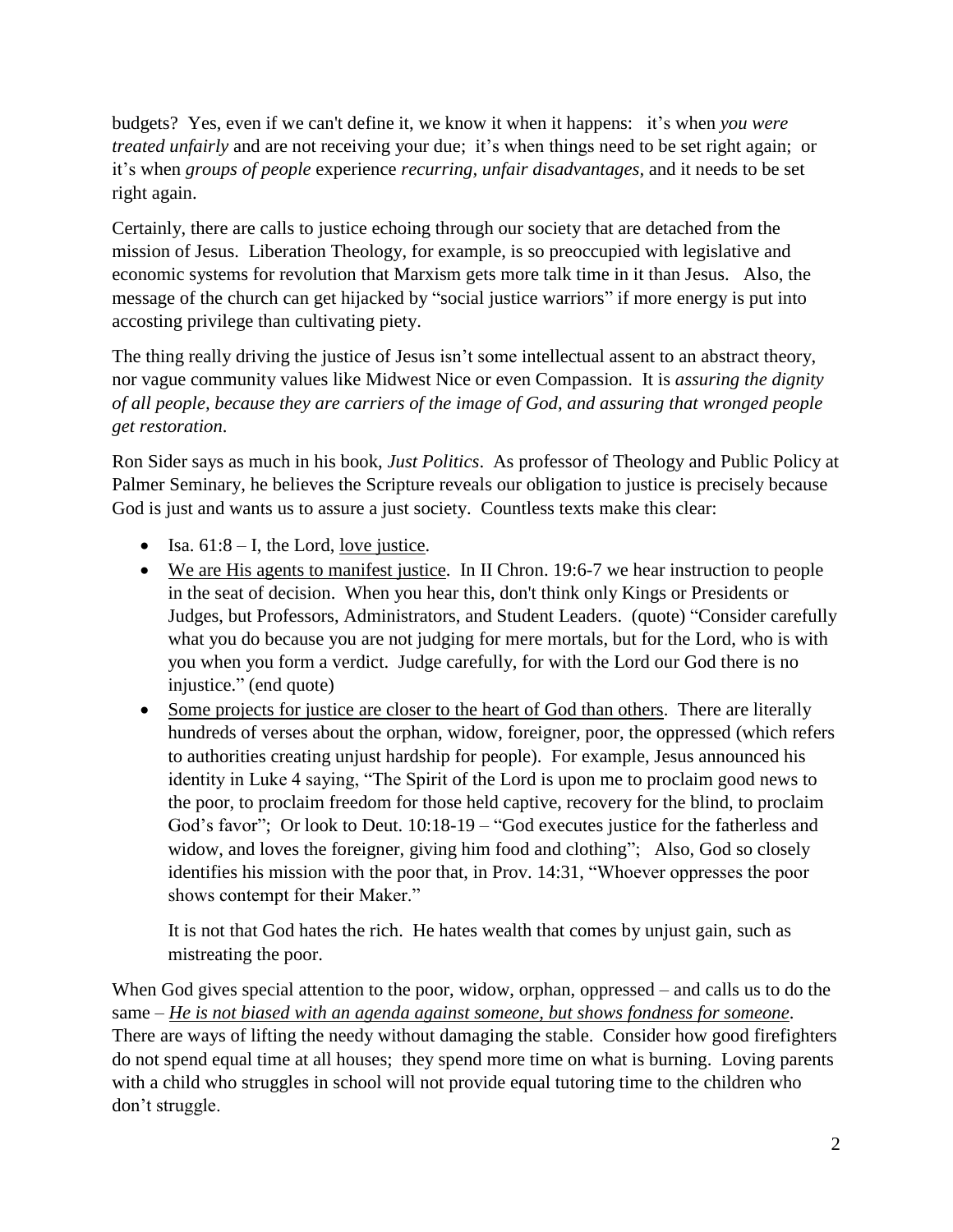This is why Scripture says God takes up the cause of the weak. When he shows special fondness for the need of the widow, he is not biased against married people. It's just that married people likely have a lot more stability, and are in need of God in other ways.

God demonstrated his fondness for the oppressed when He set up structural solutions for Israelite society.

- 1. When the Israelites were in slavery under Egyptian Pharaoh, he owned all land, one man. In the same era, near countries had a feudal system of land-lording, keeping land in the hands of just a few. But once Israel took the Promised Land and became a nation under God, each Tribe was given their land, and each family given land within their Tribe. It was decentralized family farm ownership. Larger Tribes did get larger portions, but in this way God established equal economic opportunity.
- 2. If poverty forced someone to sell their land, the Kinsman Redeemer provision meant a relative had the right to purchase it back before others could, to keep the land in the family. Lev. 25:25.
- 3. If over multiple generations land ownership came into dispute, the Year of Jubilee provision meant that every 50 years the land must be returned to the original owners. Lev. 25, Duet 15.
- 4. If individuals got lost in all of this and became destitute, land owners were instructed to leave the corners of their fields to the poor, and allow them to gather and eat wheat or corn or grapes that were dropped during harvest. Lev. 19:9-10.

Of course, we don't have that Theocracy today. The ceremonial and civil laws for the Hebrew people were for a particular people of a particular time. This is why we are not penalized today for wearing clothing of mixed fibers. It's why we don't stone adulterers in public.

Still, modern Christians can and should follow the moral principles in those laws. Elevating morals above law is always wise because no change is permanent in a person until it penetrates their vision of life. Law and morality are different projects. Law can restrain evil, but never neutralize it; Law can promote the common good, but that good gets contaminated by sin so that good is never fully realized.

Christians will never legislate enough of the faith into regulations because we live in a nation committed to pluralism. Thankfully, ours is not a *secular* society, like the country of Turkey who assume all religious influence is bad and must be removed from civic interests. When I traveled there some years ago, College students were prohibited from wearing clothing that connotes Islam, to keep religious values out! But while our *pluralist* culture assumes religious influence is good, the laws protect different convictions. This means law can ONLY EVER BE a proximate activity for an insoluble diversity.

Democracy is very difficult because of our diversity (of thought and experience). To love and promote freedom of speech, freedom of thought, freedom of religion, and freedom of conscience is great! But this also means people of different convictions will collide hard and do so publicly, to the great psychic angst of any witness to it.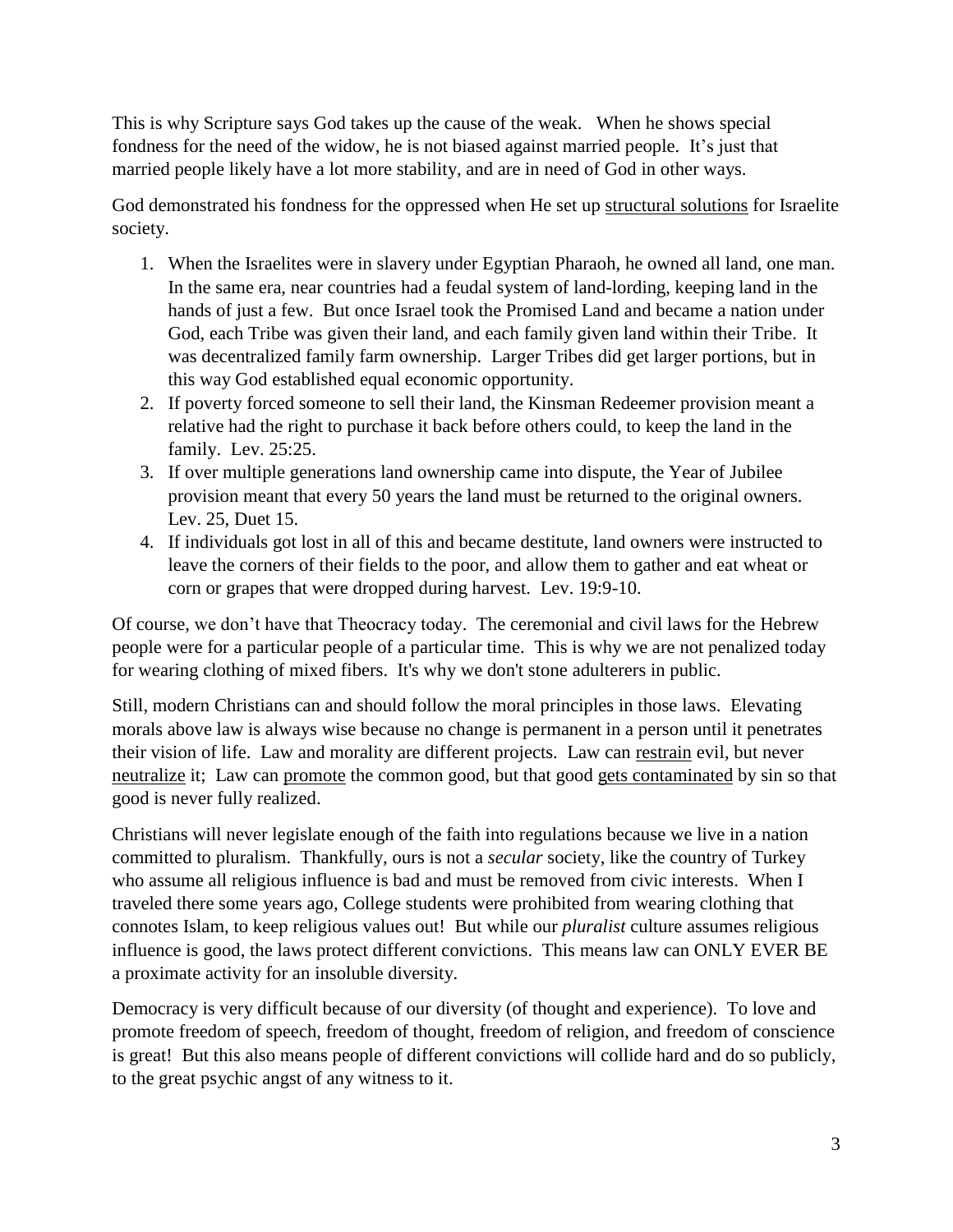Even in rare cases that the legal agendas align – like wanting to assure access to food, education, housing, and health care -- all of that costs public money, lots of it, too much of it. Even in America, as the wealthiest and freest nation in history, we cannot fully fund what people say are rights.

So, this could get depressing! Our nation, our state, even Bethel cannot fulfill a justice mission by mere policy or budgets.

## **This is why the Justice of Jesus is deeper. To put it most directly, He delivers justice through** *people more than policies***, through** *behavior more than budgets***, through** *initiative more than institutions*.

It's on you and me.

You see it in the way Jesus always translated the abstract, external law to the interior, moral life. In the Sermon on the Mount, he said:

- The Old law says do not murder, but if you hate someone in your heart you are guilty of this
- The Old law says do not commit adultery, but if you lust after a woman in your heart you are guilty of this

So, when rights collide, and when external funds are short, where, specifically, might the justice of Jesus be executed through us? Here are three types of justice that every one of us can participate in:

1. Fair standards: Jesus watches for justice in us when we apply standards evenly or not. Think of your informal agreements, like a pledge or promise, or even the formal contracts you sign. Prov. 16:11 – the scales and balances of commerce belong to the Lord. Lev. 19:35 – do not use dishonest standards when measuring length or quantity, for I am the Lord your God.

> Question: What happens to a student who discovers their grade is lower than a peer while meeting the same criteria? This is injustice by unfair standards.

Question: What happens to a campus club or team when a couple of members don't abide by the campus lifestyle covenant and are not disciplined while others uphold that covenant? Injustice by unfair standards.

2. Fair process: Jesus watches for justice in our processes. Ex. 23:6 – do not deny justice to the poor during law suits. Do not accept bribes. This is why transparency is a high Christian value -- giving due process, being unbiased, honest, visible, open, frank.

> Question: What happened to a Hispanic person who discovers he was not invited for a job interview when a White person with the same credentials and experience got the job? This is injustice by unfair process.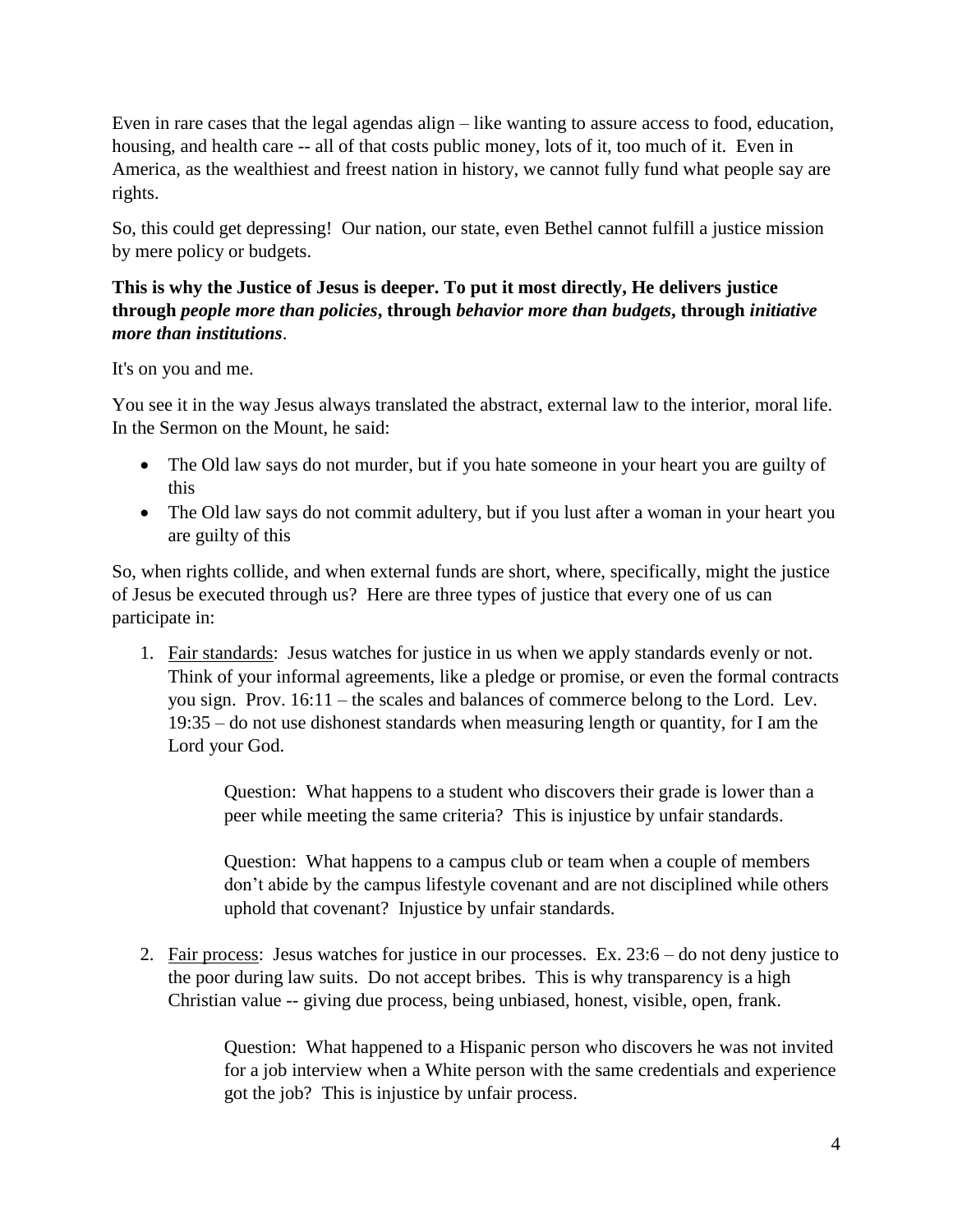What happened to a student or professor or administrator who is publicly criticized but was never confronted personally by their accuser? Injustice by unfair process.

3. Fair opportunity: Jesus watches for justice in how goods, services, and opportunity are divided. Do people have fair access to education, housing, food, mental health counseling, a job?

*This is not a project dedicated to equal outcomes, but equal opportunity*. In fact, unequal outcomes are fair when they can be attributed to reward for personal risk, or reward for unusually hard work, or reward of rare talent. For example, students who graduate Bethel then go to Medical school surrenders many years of income and acquire lots of debt to specialize in a skill, who then earn superior wages, and by their unique services attract lots of patients which end up employing 8 or 10 other lesser paid people in support of an industry created by that physician. That isn't a story of equal outcomes, but is one of access or opportunity.

However, there are some Christian values that might drive "opportunity justice" like rescuing somebody out of a traumatic, hopeless circumstance; it's like Jesus who said he would leave 99 sheep who are doing fine to chase down the 1 who needs recovery.

This means the Justice of Jesus will sometimes show fondness to the disadvantaged without bias against the others. Sider says we should:

- 1. Support needs of the poor over wants of the rich.
- 2. Create opportunities for the disadvantaged over additive liberties for the powerful.
- 3. Open up time and space for a marginalized person to speak and be heard, rather than preserve norms that keep those with more advantages comfortable.

Let me illustrate. It might not be obvious to you that not everyone here pays the same for a Bethel education. We give merit-based scholarships reward rare talent and unusually hard work for their OUTCOMES in academics, the arts, athletics, things like that, but also give need-based scholarships BEFORE the outcomes of a Bethel education can be seen.

The student who receives least financial aid comes from a comparatively wealthy home, has average grades, and isn't involved in a talent-based activity. The person who gets the most financial aid comes from the poorest circumstances, has excellent grades, and uses their co-curricular talent to advance our mission. *This shows fondness to some without bias against others. It is just.*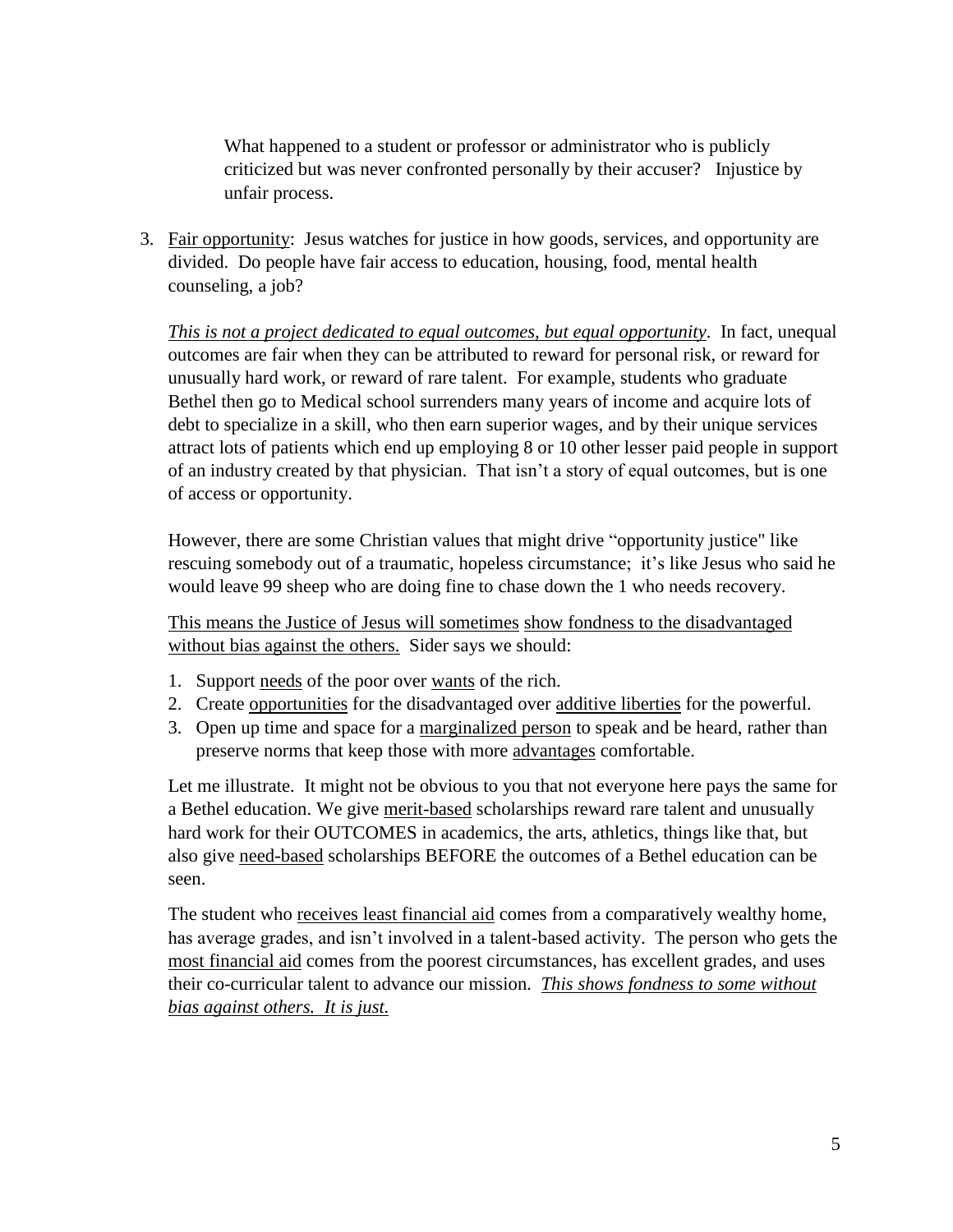### **Conclusion**

Imagine a University community which doesn't wait for a policy or program, but participates personally in applying fair standards, protecting fair process, and creating fair opportunity. Imagine this University community showing fondness for those under hardship.

We would be *in* the justice agenda of Jesus. And we would *know* He who "will never falter and never grow discouraged in bringing justice to earth" is, in fact, working through us!

So, as we conclude, I charge you in three ways.

First, let this elevate your standards and process in dealing with people. A couple years ago, a Bethel student wanted an article of clothing from our Bookstore. She took one off the rack, was delighted to realize she could afford it, but then noticed that one article price was mismarked substantially. All the others were \$20 more. So, instead of demanding they sell it to her for the mis-marked price, she acknowledged the error and didn't feel right about taking advantage of that. She turned it in. That was the Justice of Jesus in fair dealing.

So, what did we do when we found out? We gave her the clothing, and \$1,000 of donated funds, to honor her integrity as an example to the rest of us.

Second, let this inform your prayer life. When you experience injustice, it can be so angering that you can't even pray. Or you can get mad at God for permitting it in your life. I have learned one secret of the Christian life: God delays His answer to our prayer because it creates the most efficient pathway to personal holiness. He is not merely a moral God wanting us to be moral; He is a holy God guiding us into holiness, and as the Scripture says, "Without holiness no one can see the Lord." Hardship is a more efficient path to holiness than anything else. So, pray this Scripture back to Jesus: "You have said, Lord, you love Justice, and you will never falter or grow discouraged until you bring full justice to us. I put my hope in this and in you, but I am tired of waiting. I need you to deepen me. I can't manage that on my own. And I need your justice in X, Y, Z." Whenever you pray the Scripture, you are very close to praying His will. And if we ask according to His will, one day it will be done.

Last, let this influence your own good deeds. Meet someone's social need or tangible need they cannot meet on their own.

Today is a chance to practice that.

**For more than five years, Brenda Quiggle** has served Bethel as the Admissions Operations Assistant, focused on communication. You might not have known it, but the life of every student in this Chapel has been touched by Brenda because your recruiting mail and letter of acceptance came from her.

Brenda met Dave at their Christian college 32 years ago, and were then married, and adopted two kids, Kati and Dylan, now in their 20s.

Many years ago, Dave was diagnosed with MS, a disease that breaks down your motor control. Some people can no longer can stand, walk, or even feed themselves. Despite our medical